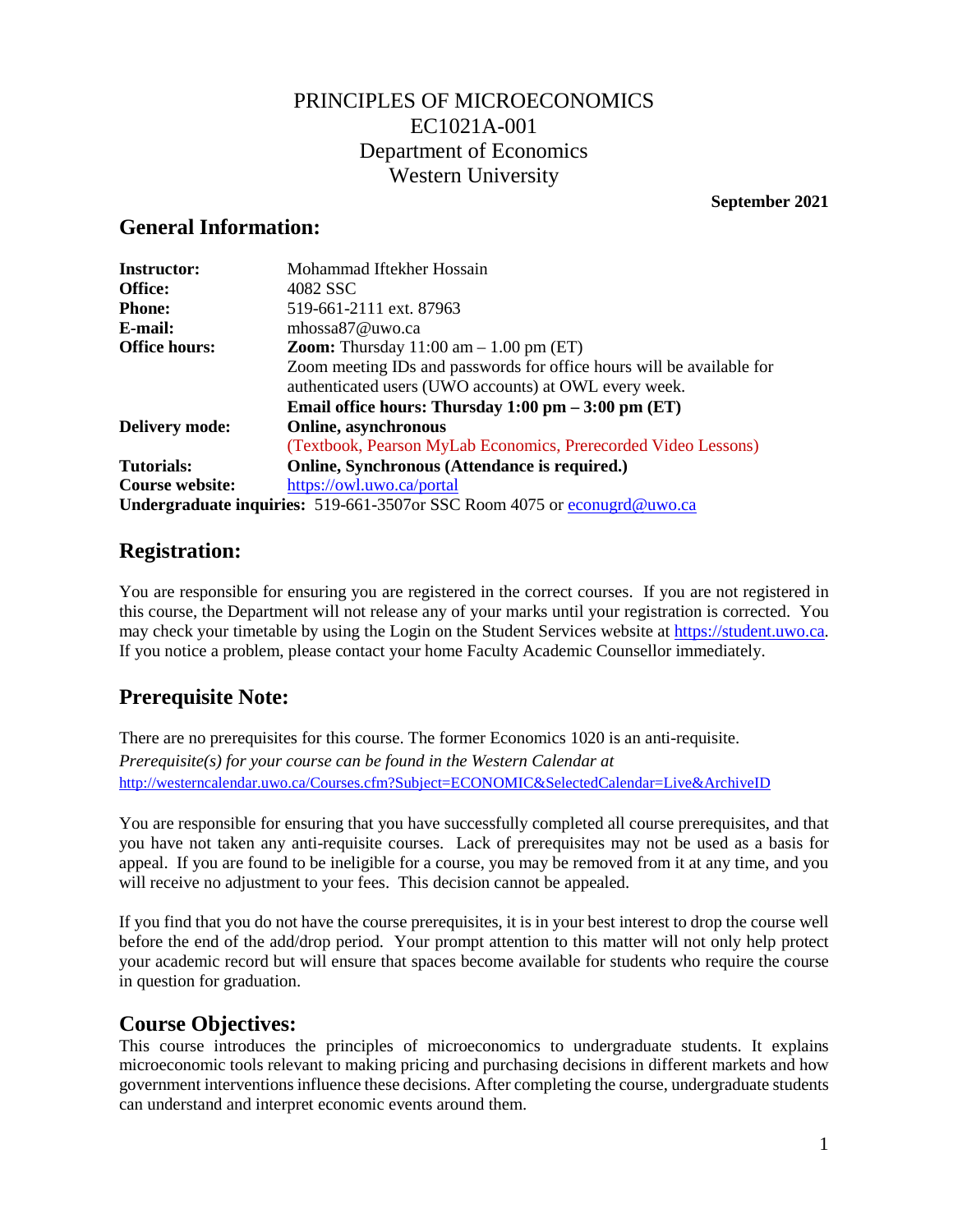# **Course Learning Outcomes:**

After successful completion of the course, students can:

1. use the production possibility theory to explain scarcity, choice, opportunity costs, and growth.

2. use the supply and demand models to explain how the markets determine the prices and quantities of different goods.

3. understand the elasticity of demand and supply and their impact on firms' revenue and consumers expenditure.

4. explain consumer behaviour using their budget constraints and indifference curves.

5. describe producers' costs and profit maximization decisions in different markets.

6. explain the impact of government interventions on consumers' and producers' welfare.

# **Textbook(s) and Course Materials:**

MICROECONOMICS Canada in the Global Environment, Tenth Edition, by Michael Parkin and Robin Bade, Pearson Canada Inc., 2018

**Online Learning Resources:** "MyLab Economics" [www.pearsonmylabandmastering.com](about:blank)

Access code comes with a new textbook or can be purchased separately.

### **Course ID for MyLab:** hossain35801

"MyLab Economics" is an online resource with many valuable aids to help you with your studying. You can access it on the [www.pearsonmylab.com](about:blank) website. With the textbook package's purchase, you will get the **code to access** this website. You can also purchase the access code separately.

- You must join MyLab using your **UWO email**.
- Please (must) use your **UWO username** or UWO email as **the username in MyLab**. If previously you used Pearson MyLab in another course using your UWO username, please add a numeric number (i.e., 1) after the UWO username as the username in Pearson MyLab Economics.
- Pearson MyLab Economics will require a **Student ID,** and you **must** use your **UWO Student Number** as your Student ID. Please write your Student Number correctly. **Your exams will not be counted as valid if you do not use your UWO email to open the MyLab account, UWO email/ user name as the user name, and UWO student number as the student ID at MyLab.**
- I will permanently remove all activities and grades associated with the accounts that are not using UWO emails and usernames to access MyLab.

Below is the link for the **eBook** version that the students can purchase through UWO Book Store:

[https://bookstore.uwo.ca/textbook](https://bookstore.uwo.ca/textbook-search?campus=UWO&term=W2021A&courses%5B0%5D=001_UW/ECO1021A)[search?campus=UWO&term=W2021A&courses%5B0%5D=001\\_UW/ECO1021A](https://bookstore.uwo.ca/textbook-search?campus=UWO&term=W2021A&courses%5B0%5D=001_UW/ECO1021A)

### **Essential Resources and Instructions**

**Textbook:** I strongly recommend to buy the Textbook.

**Pearson MyLab:** Pearson Mylab Economics (Course ID: hossain35801) is REQUIRED. **MyLab Economics will be the prime source for Online Tests/ Exams.** 

**PPTs:** All PPTs are available at OWL, Resources.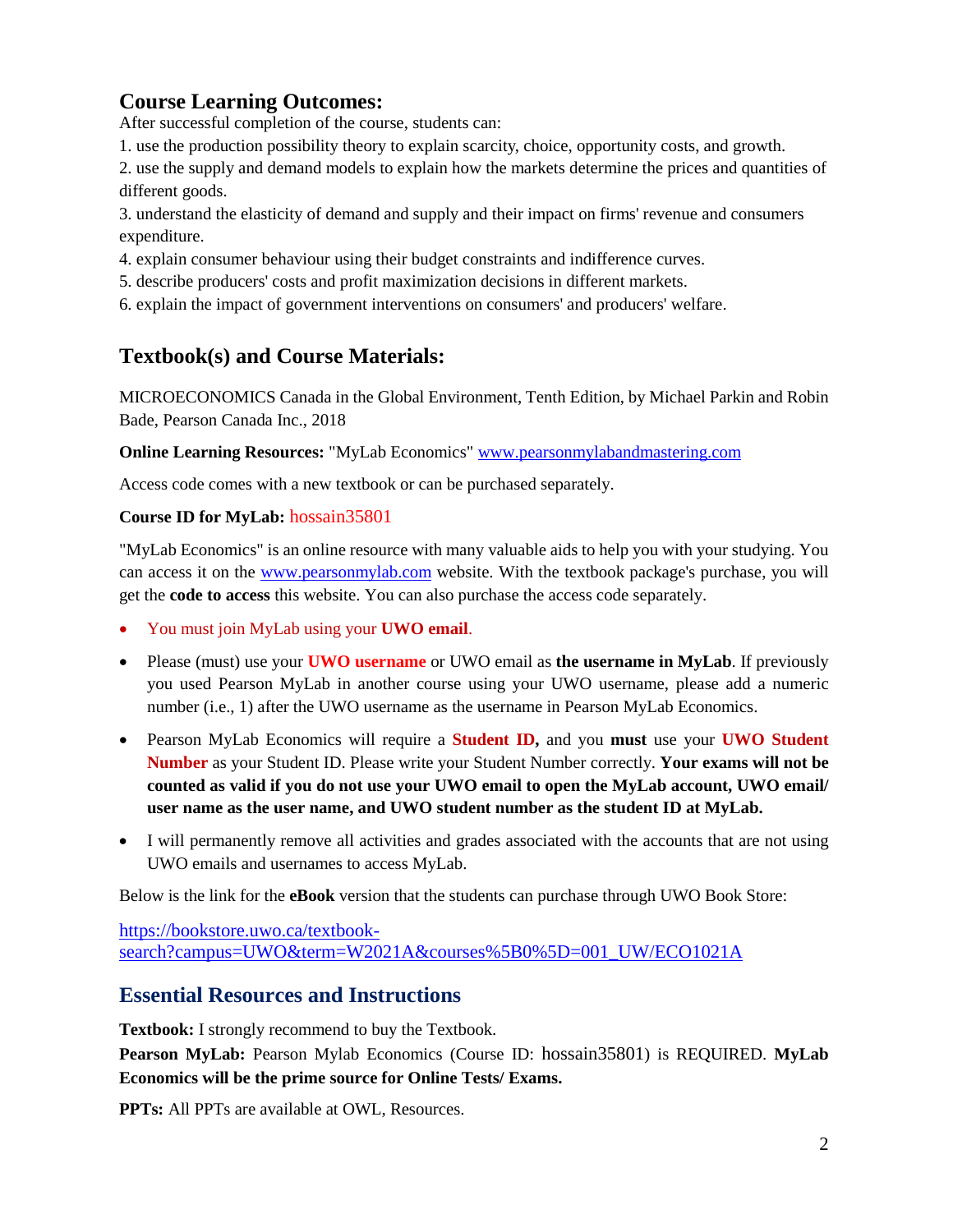**VoiceThreads (OWL)**: It is a tool available at OWL. I will upload some prerecorded videos at VTs explaining the key concepts in some chapters with the course's progression.

**Practice Test:** You can do practice using the Practice Tests available at MyLab. I also recommend you try the Dynamic Study Module. I will not use your practice tests' scores for grading.

**Resources (OWL)**: This tool contains all PPTs, some sample questions, and other related materials.

**Forum (OWL):** Please use the Forum to discuss course-related content. The Forum is an important tool for students' discussions and an opportunity to connect and work together.

**Review Sessions (Optional):** I will arrange a review session (Zoom) before each Online Test to discuss key concepts and examples. **Attending the review sessions is optional.** The date, time and Zoom link to join the review session will be announced later.

# **Technical Requirements**

- Laptop or computer
- Stable internet connection
- Microphone and Webcam
- Scanner/ Smartphone

### **Assessments and Grading:**

#### **Grading:**

Your grade point is the total points (out of 100) that you will earn in this course when the semester ends. **Three Online Tests** and one **Final Exam** will contribute **100%** of the total points (**Please see the weight below**).

#### **Evaluation:**

| Exam                 | Available at*   | Closes at *               | <b>Covers</b>    | Weight |
|----------------------|-----------------|---------------------------|------------------|--------|
|                      | (Tentative)     | (Tentative)               | (Tentative)      |        |
| Online Test 1        | 17-Oct, 4:00 pm | 17-Oct, $5:15 \text{ pm}$ | $Ch. 1-5$        | 20%    |
| <b>Online Test 2</b> | 14-Nov, 4:00 pm | 14-Nov, 5:15 pm           | Ch. 6, 9, 10, 11 | 20%    |
| Online Test 3        | 28-Nov, 4:00 pm | 28-Nov, 5:15 pm           | Ch. 11, 12, 13   | 10%    |
| Final Exam           | TBA             | TBA                       | Cumulative       | 50%    |

\* All dates and times are strictly based on the Time zone (ET) in London, ON. When the Registrar's Office confirms the date and time for the tests/ exams, I will notify you earliest. **The availability period for each Online Test is 75 minutes, and the duration of each Online Test is 1 hour**. **The duration of the final exam is 2 hours.** The Registrar's Office will set the date and time for the final exam. All examinations will be administered using Pearson MyLab Economics/ OWL Tests & Quizzes.

**Tests/ exams are open-book tests/ exams.** Tests will be in a mixed format. Although the tests/ exams are open-book exams, some tools at MyLab Economics will remain inactive during the tests/ exams.

Students should keep this schedule and workload in mind, given their other courses and commitments. Students should plan to ensure that they can complete the tests on these dates. Students should notify the instructor of conflicts with any of these test dates no later than 28-Sep.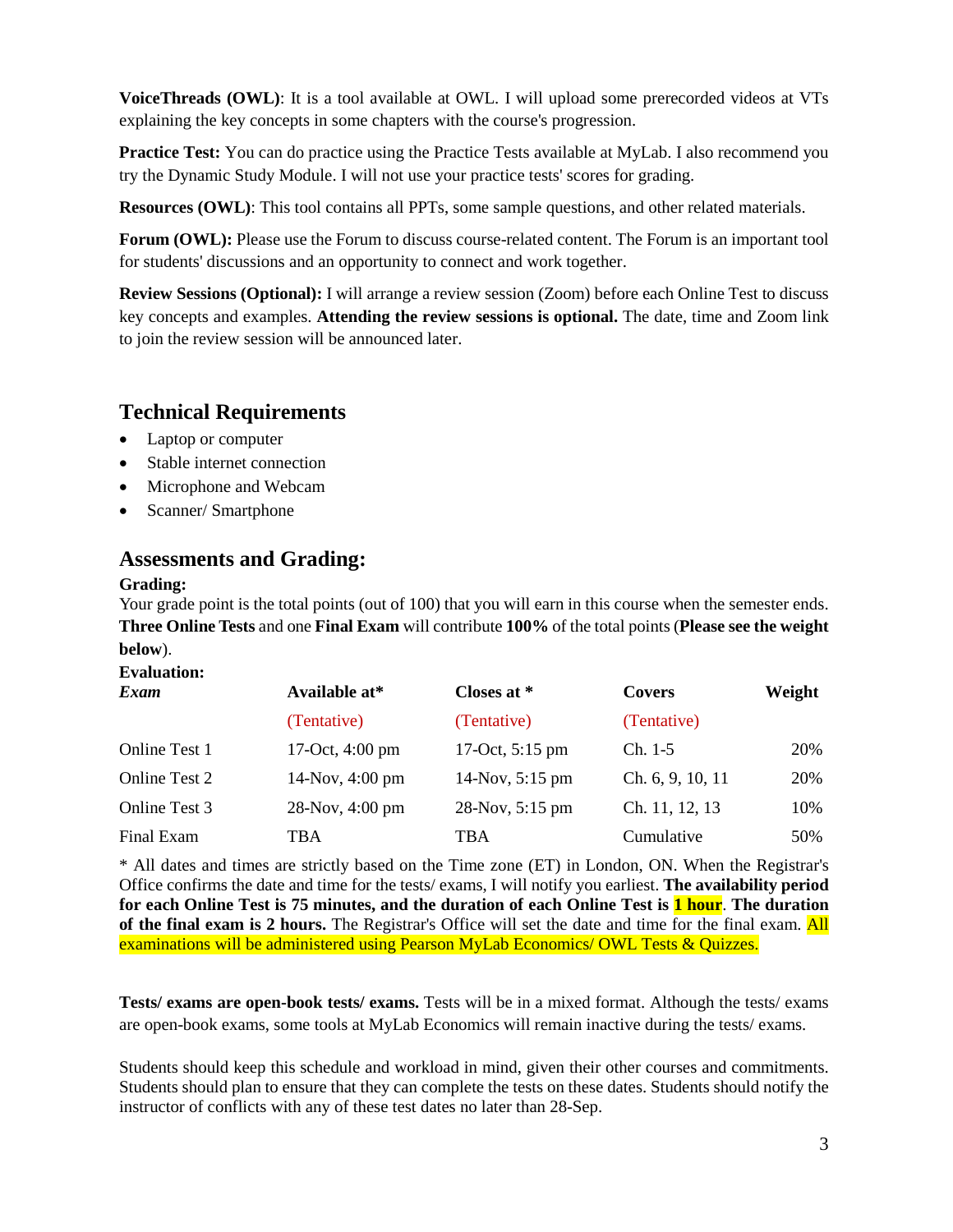## **Policy Regarding Missed Exams:**

Students with an **approved absence** from two assessments during the term will have the weight of the missed assessments reallocated to the final exam. Please remember that the final exam is cumulative, and, therefore, you may find the difficulty level in the final exam as much higher than the online tests.

Students who **miss more than two assessments** during the term cannot reweight them to the final exam.

Students who have an **approved absence from the final exam** will write a makeup exam that (i) may differ in format from the original final exam, (ii)may or may not be administered via Mylab, and (iii) will be proctored using Zoom. **The exam format in the make up exam will also be different from the regular exam and will be much more challenging.** 

Students who miss any assessment must follow Western University's procedures to approve their absence to receive accommodation.

### **Course Schedule (Tentative):**

Please see the course schedule below. If there is any change in this schedule, students will be notified in due time using the "Announcement" tool available at MyLab/ OWL.

| $\text{Date}^{**}$    | <b>Recommended readings/ tasks</b>                                                             |
|-----------------------|------------------------------------------------------------------------------------------------|
| $07-Sep-10-Sep$       | See the course outline, buy the Textbook, see the<br>resources, try to explore MyLab Economics |
| $13-Sep-17-Sep$       | Ch. 1, 2                                                                                       |
| $20-Sep-24-Sep$       | Ch.3                                                                                           |
| $27-Sep-01-Oct$       | Ch.4                                                                                           |
| $04$ -Oct – 08-Oct    | Ch. 5                                                                                          |
| $11-Oct - 15-Oct$     | Ch. 6                                                                                          |
| $17 - Oct$            | <b>Online Test 1</b>                                                                           |
| $18$ -Oct $-23$ -Oct  | Chapter 9                                                                                      |
| $25$ -Oct $- 29$ -Oct | Chapter 10                                                                                     |
| $01-Nov - 07-Nov$     | <b>Reading Week</b>                                                                            |
| $08-Nov - 12-Nov$     | Chapter 11                                                                                     |
| $14-Nov$              | <b>Online Test 2</b>                                                                           |
| $15-Nov - 19-Nov$     | Ch. 12                                                                                         |
| $22-Nov - 26-Nov$     | Ch. 13-14                                                                                      |
| $28$ Nov              | <b>Online Test 3</b>                                                                           |
| $29-Nov - 03-Dec$     | Ch. 17                                                                                         |
| $06$ -Dec $-08$ -Dec  | Review                                                                                         |
| <b>TBA</b>            | Final Exam                                                                                     |
|                       |                                                                                                |

\*\* Dates mentioned for the online tests are tentative. If there is any change in this tentative schedule, students will be notified through the "Announcement" tool available at MyLab and OWL.

Chapters 7, 8, 15, and 16 are excluded from the syllabus.

All other chapters will be studied in their entirety, including end of chapter mathematical notes where applicable.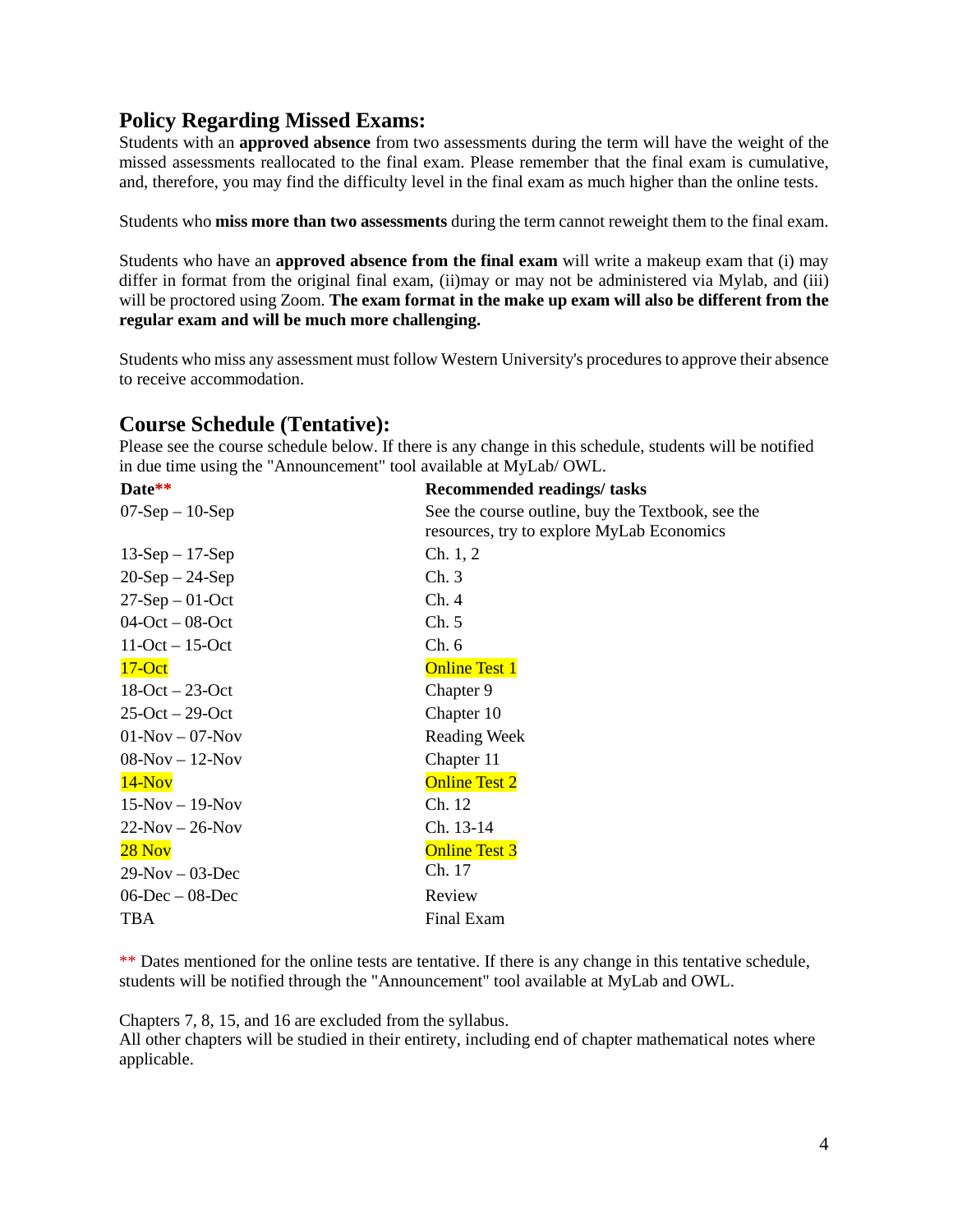# **Important Notes**

- You should check the course website (OWL) every 24-48 hours and MyLab regularly.
- I will provide a weekly update about readings, VoiceThreads, office hours, and exams (if there is an exam that week) at the beginning of every week.
- Please use the OWL "messages" tool to email me and the teaching assistant(s).
- I monitor the emails daily; you will receive a response in  $24 48$  hours. However, I recommend you use my office hours regularly and **email me during my email office hours (Thursday 1:00 pm – 3:00 pm).**
- This course will use the **OWL Forum** for discussions. Please use the OWL Forum to discuss course-related content.

# **Tips on How to Be Successful in Online Courses:**

- Please make it a daily habit to log onto MyLab and OWL to ensure you have seen everything posted to help you succeed in this class.
- Follow the course schedule.
- Treat this course as you would a face-to-face course. Take notes as you go through the lesson material. Keeping handwritten notes or notes in a regular Word document will help you learn more effectively than just reading or watching.
- Although the exams are open-book exams, prepare for the exams like closed-book exams.
- Connect with others. Try forming an online study group and meet weekly for study and peer support.
- Do not be afraid to ask questions. If you have questions or are struggling with a topic, check the online discussion boards or contact me or the teaching assistant(s).

# **Professionalism, Privacy, and Copyright:**

- Students are expected to follow the **Student Code of Conduct.**
- All lectures and course materials, including slides, presentations, outlines, and similar materials, are protected by **copyright**. Students may take notes and make copies of course materials for their own educational purposes only.
- Students may not record lectures, reproduce (or allow others to reproduce), post or distribute lecture notes, assessments, or any other course materials publicly and/or for commercial purposes without written consent.
- Recordings (audio or video) are not permitted without explicit, written permission. Permitted recordings may not be distributed or shared.

### **Academic Success Program: Economics**

Please note that during first term, this course is participating in the Academic Success Program. The program runs in parallel to our course and is designed to facilitate connections with your online classmates, enhance your academic skills, and communicate tools and campus resources that can assist in your successful transition to Western. Each registered student has been placed in a group, and each group has been assigned a Peer Leader, an upper year student who has completed this course in the past. If you haven't already heard from your Peer Leader, you can expect to hear from them in the coming days. Your active participation in weekly programming with your group and Peer Leader is encouraged but optional; please plan to participate for 1-1.5 hours each week of first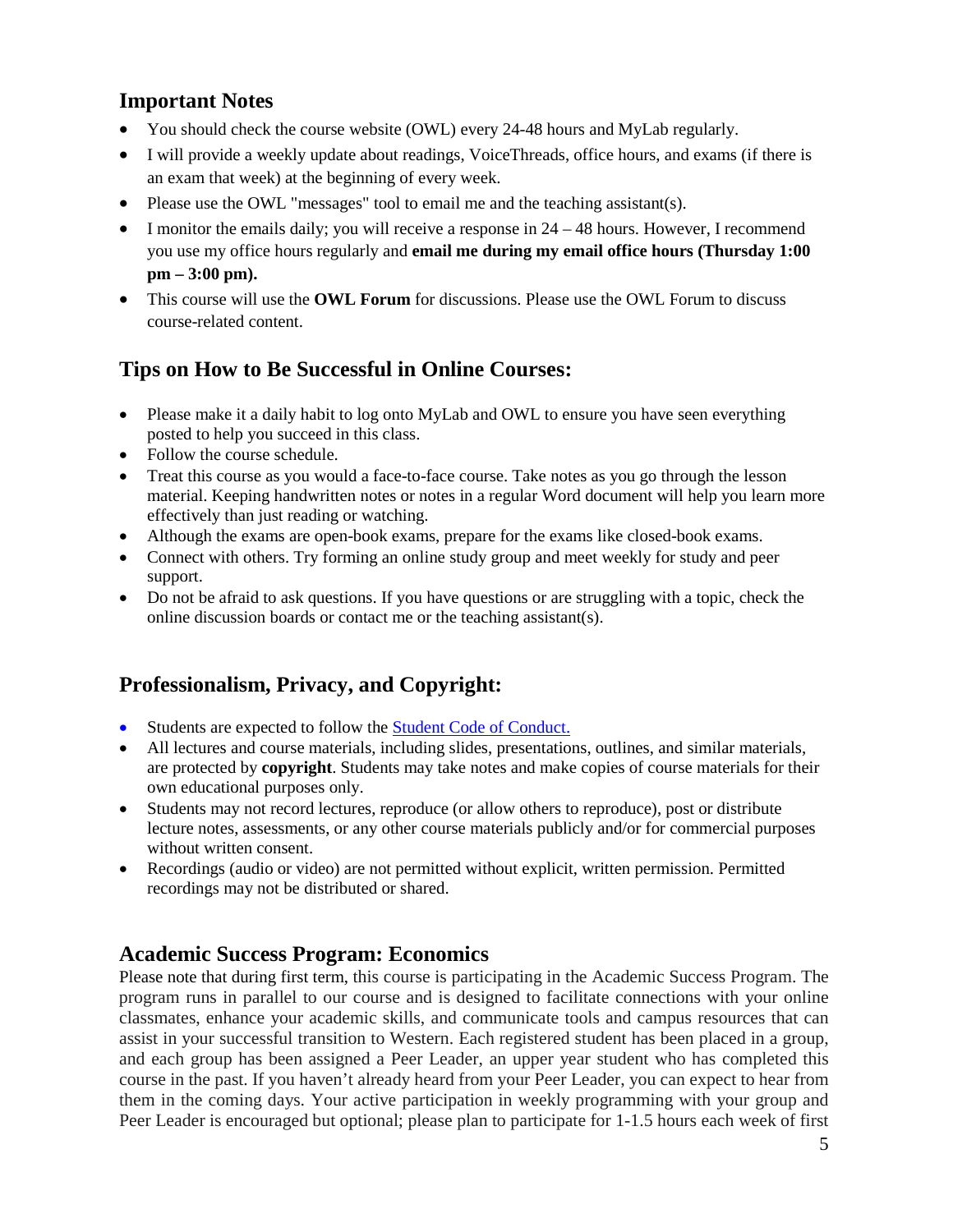term, excluding the Fall Reading Week. Please send any questions regarding this program to your Peer Leader or <u>ase@uwo.ca</u>.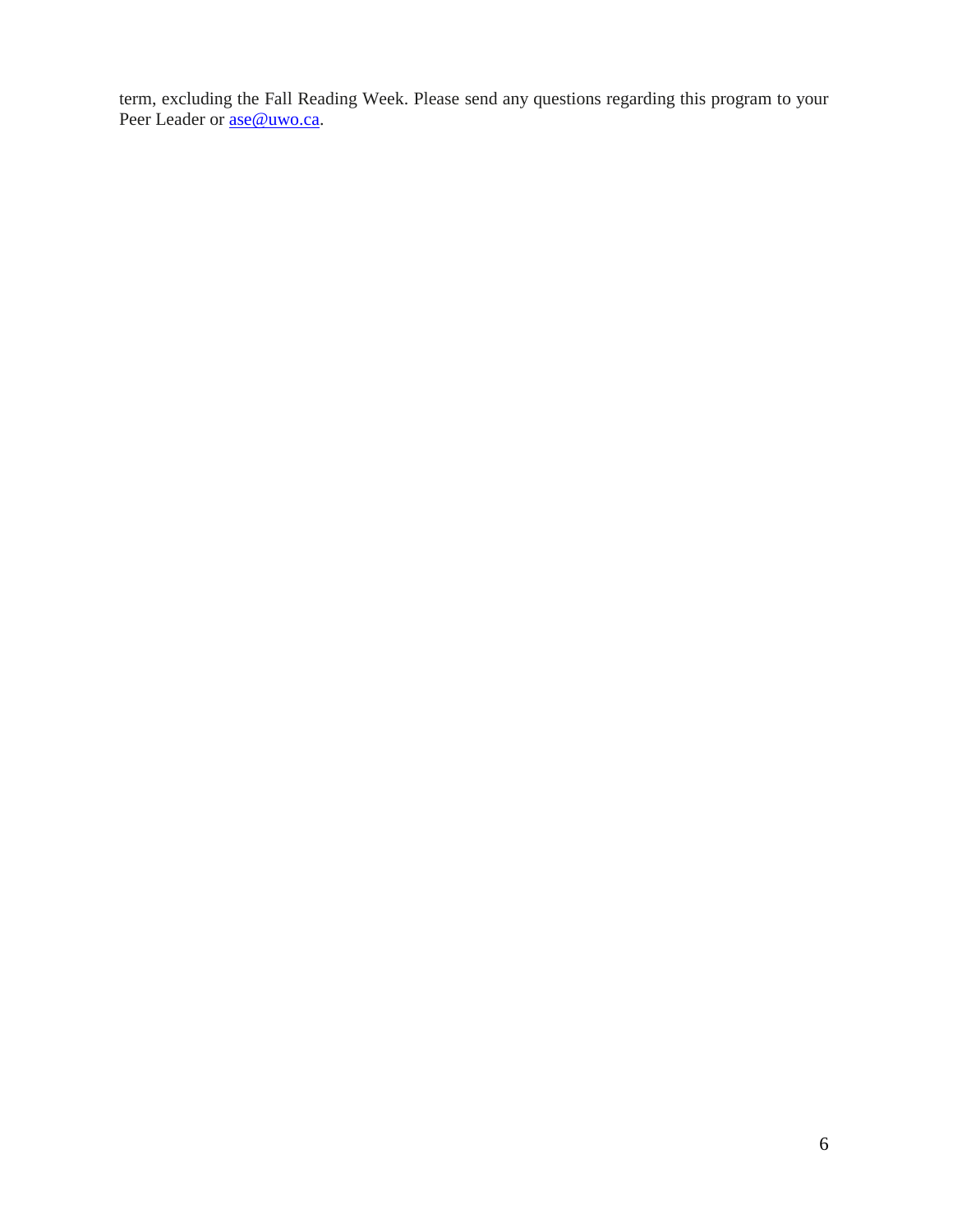### **Please Note Department & University Policies for Fall 2021**

The University expects all students to take responsibility for their own Academic Programs. Students should also check their registration to ensure they are enrolled in the correct courses.

- 1. **Guidelines, policies, and your academic rights and responsibilities** are posted online in the current Western Academic Calendar at: [http://westerncalendar.uwo.ca.](http://westerncalendar.uwo.ca/) Claiming that "you didn't know what to do" is not an acceptable excuse for not following the stated policies and procedures.
- 2. Students must familiarize themselves with the **"Rules of Conduct for Examinations"** [http://www.uwo.ca/univsec/pdf/academic\\_policies/exam/administration.pdf.](http://www.uwo.ca/univsec/pdf/academic_policies/exam/administration.pdf)
- 3. **Cheating as an academic offence:** Students are responsible for understanding what it means to "cheat." The Department of Economics treats cheating incidents very seriously and will investigate any suspect behavior. Students found guilty will incur penalties that could include a failing grade or being barred from future registration in other Economics courses or programs. The University may impose further penalties such as suspension or expulsion.
- 4. **Plagiarism:** Students must write their essays and assignments in their own words. When taking an idea/passage from another author, it must be acknowledged with quotation marks where appropriate and referenced with footnotes or citations. Plagiarism is an academic offence (see Scholastic Discipline for Undergraduate Students in the Western Calendar at [http://westerncalendar.uwo.ca/PolicyPages.cfm?Command=showCategory&PolicyCategor](http://westerncalendar.uwo.ca/PolicyPages.cfm?Command=showCategory&PolicyCategoryID=1&SelectedCalendar=Live&ArchiveID=#Page_20) [yID=1&SelectedCalendar=Live&ArchiveID=#Page\\_20\)](http://westerncalendar.uwo.ca/PolicyPages.cfm?Command=showCategory&PolicyCategoryID=1&SelectedCalendar=Live&ArchiveID=#Page_20).

Western University uses software to check for plagiarism and students may be required to electronically submit their work. Those found guilty will be penalized as noted in point 3.

- 5. It is a Department of Economics policy that **NO** assignments be dated, stamped or accepted by staff. Students must submit assignments to the instructor.
- 6. **Appeals**: University policies and procedures for appealing a mark can be found in the Student Academic Appeals section in the current Western Academic Calendar at: [http://westerncalendar.uwo.ca/PolicyPages.cfm?Command=showCategory&PolicyCategor](http://westerncalendar.uwo.ca/PolicyPages.cfm?Command=showCategory&PolicyCategoryID=1&SelectedCalendar=Live&ArchiveID=#Page_14) [yID=1&SelectedCalendar=Live&ArchiveID=#Page\\_14.](http://westerncalendar.uwo.ca/PolicyPages.cfm?Command=showCategory&PolicyCategoryID=1&SelectedCalendar=Live&ArchiveID=#Page_14) **Please note the relevant deadlines.**

Department of Economics procedures for appealing a mark can be found here: [https://economics.uwo.ca/undergraduate/program\\_counselling/responsibilities\\_policies.ht](https://economics.uwo.ca/undergraduate/program_counselling/responsibilities_policies.html#appeals) [ml#appeals.](https://economics.uwo.ca/undergraduate/program_counselling/responsibilities_policies.html#appeals) The Department will not consider an appeal unless an attempt has been made to settle the matter with the instructor first. Students who remain dissatisfied with the outcome may proceed to submit an appeal to [econugrd@uwo.ca.](mailto:econugrd@uwo.ca) Please follow the instructions and use the appeal form shown in the above link.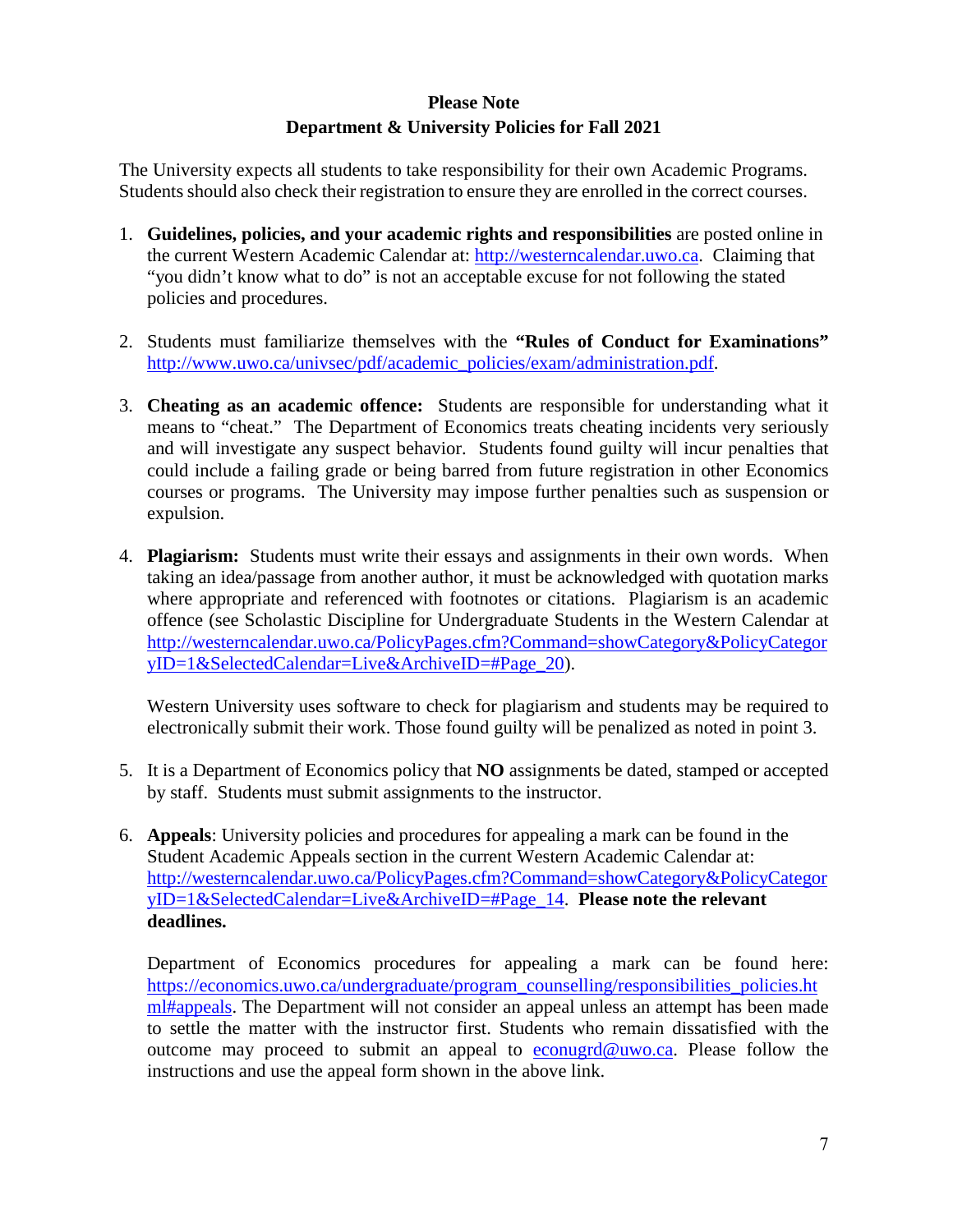- 7. **Systematic adjustments of a class grade distribution** (either up or down) can occur in Economics courses. The fact that grades have been adjusted is **not** grounds for an appeal.
- 8. Note the following **add and drop deadlines**:

Deadline to add a first term half course: **Thursday September 16, 2021**  Deadline to drop a first term half course: **Friday November 12, 2021** 

### **Policy Regarding Makeup Tests and Final Examinations**

Faculty of Social Science policy states that oversleeping or misreading an exam schedule is NOT grounds for a makeup. This rule applies to midterm and final exams in the Department of Economics.

### **Policies Regarding Academic Accommodation**

- The Faculty of Social Science's policies on academic accommodation are found at [http://counselling.ssc.uwo.ca/procedures/having\\_problems/index.html.](http://counselling.ssc.uwo.ca/procedures/having_problems/index.html)
- **Accommodation for Students with Disabilities:** Students with disabilities or accessibility challenges should work with Accessible Education (formerly SSD, see [http://academicsupport.uwo.ca/accessible\\_education/index.html\)](http://academicsupport.uwo.ca/accessible_education/index.html), which provides recommendations for accommodation based on medical documentation or psychological and cognitive testing. The accommodation policy can be found here: [Academic Accommodation for Students with Disabilities.](https://www.uwo.ca/univsec/pdf/academic_policies/appeals/Academic%20Accommodation_disabilities.pdf)
- **Rewriting Exams and Retroactive Reweighting are NOT Permitted:** Students who proceed to write a test or examination must be prepared to accept the mark. Rewriting tests or examinations, or retroactive reweighting of marks, is **not** permitted. Self-Reported Absences cannot be used once a student has proceeded to start to write a test or exam.
- **Self-Reported Absences:** Students will have two opportunities during the fall and winter terms to receive academic consideration if they self-report a missed assessment using the online self-reported absence portal, provided the following conditions are met: the assessment is missed due to an absence of no more than 48 hours in duration, and the assessment for which consideration is being sought is worth 30% or less of the student's final grade. Students are expected to contact their instructors within 24 hours of the end of the period of the self-reported absence, unless noted otherwise on the syllabus. Students are not able to use the self-reporting option in the following circumstances:
	- for exams scheduled by the Office of the Registrar (e.g., final exams)
	- absence of a duration greater than 48 hours
	- assessments worth more than 30% of the student's final grade
	- if the student has opened or started the test or exam
	- if a student has already used the self-reporting portal twice during the fall/winter terms